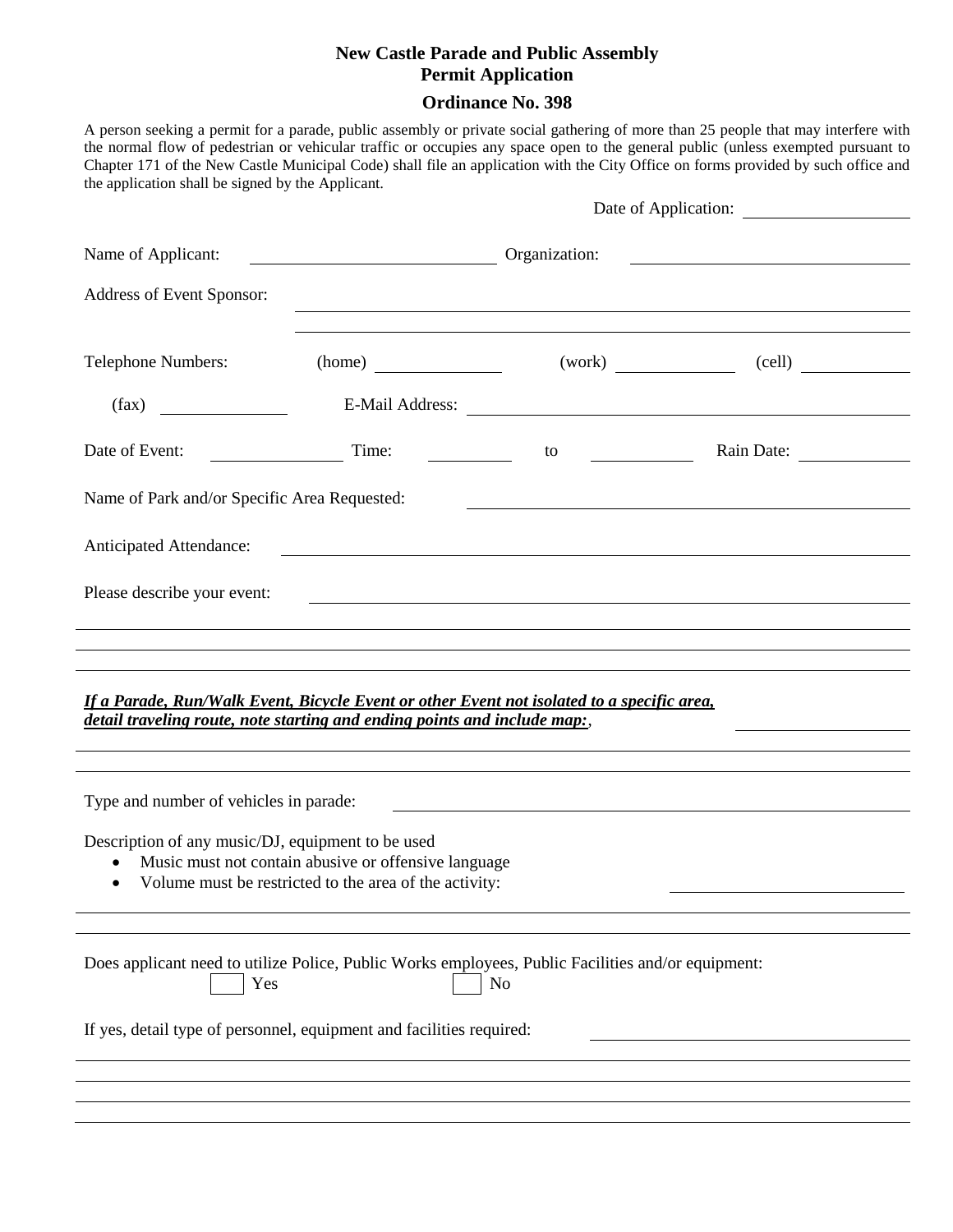Proof of public liability insurance: \_\_\_ Yes \_\_\_\_\_No

| (Comprehensive General Liability Insurance 2,000,000 Total/\$1,000,000 per occurrence naming City of |
|------------------------------------------------------------------------------------------------------|
| New Castle as additional insured; Workman's Compensation Insurance Part B Coverage (Employer's       |
| Liability) and proof of Automobile Liability Insurance, if applicable.)                              |

|     | Is applicant applying for a permit to sell or consume alcoholic beverages, beer or wine on public parks or other lands? |
|-----|-------------------------------------------------------------------------------------------------------------------------|
|     | If so, check "Yes" below and complete the supplemental alcoholic beverage application attached hereto as Exhibit 'A'.   |
| Yes | $\overline{\phantom{1}}$ No                                                                                             |

Applicants comments:

APPLICANTS REQUESTING A PERMIT TO SELL OR CONSUME ALCOHOLIC BEVERAGES ON PUBLIC PROPERTY MUST COMPLETE EXHIBIT 'A', SUPPLEMENTAL APPLICATION FOR SALE OR CONSUMPTION OF ALCOHOLIC BEVERAGES ON PUBLIC LANDS AND PAY THE ADDITIONAL APPLICATION FEE.

| Applicants signature:                                                                                                                                                                                                                  | Date:                   |                                               |  |
|----------------------------------------------------------------------------------------------------------------------------------------------------------------------------------------------------------------------------------------|-------------------------|-----------------------------------------------|--|
|                                                                                                                                                                                                                                        |                         |                                               |  |
| <b>City Office Use</b>                                                                                                                                                                                                                 |                         |                                               |  |
| Date application received:<br>1.                                                                                                                                                                                                       |                         |                                               |  |
| Non-refundable fee included:<br>2.<br>\$25 for residents, businesses licensed in New<br>Castle and all nonprofits<br>\$50 for all others<br>$\bullet$<br>No fee for City, State or Federal government<br>sponsored/co-sponsored events | $\Box$ Yes              | $\Box$ No                                     |  |
| Payment or deposit for City services:<br>3.                                                                                                                                                                                            | $\Box$ Yes              | $\Box$ No                                     |  |
| 4. Police Chief comments:                                                                                                                                                                                                              |                         |                                               |  |
| 5. Public Services Supervisor comments:                                                                                                                                                                                                |                         |                                               |  |
| Trustees Office comments<br>6.<br>(Battery Park Events only):                                                                                                                                                                          |                         | <u> 1980 - Andrea Andrew Maria (h. 1980).</u> |  |
| 7. City Administrator/Finance Dept. comments                                                                                                                                                                                           |                         |                                               |  |
| Received by City Finance Director:<br>Approved on City's behalf<br>Disapproved on City's behalf<br>C:<br>Police Department, Public Services Department                                                                                 | Date:<br>Date:<br>Date: |                                               |  |
| Finance Department and the Battery Park Committee                                                                                                                                                                                      |                         |                                               |  |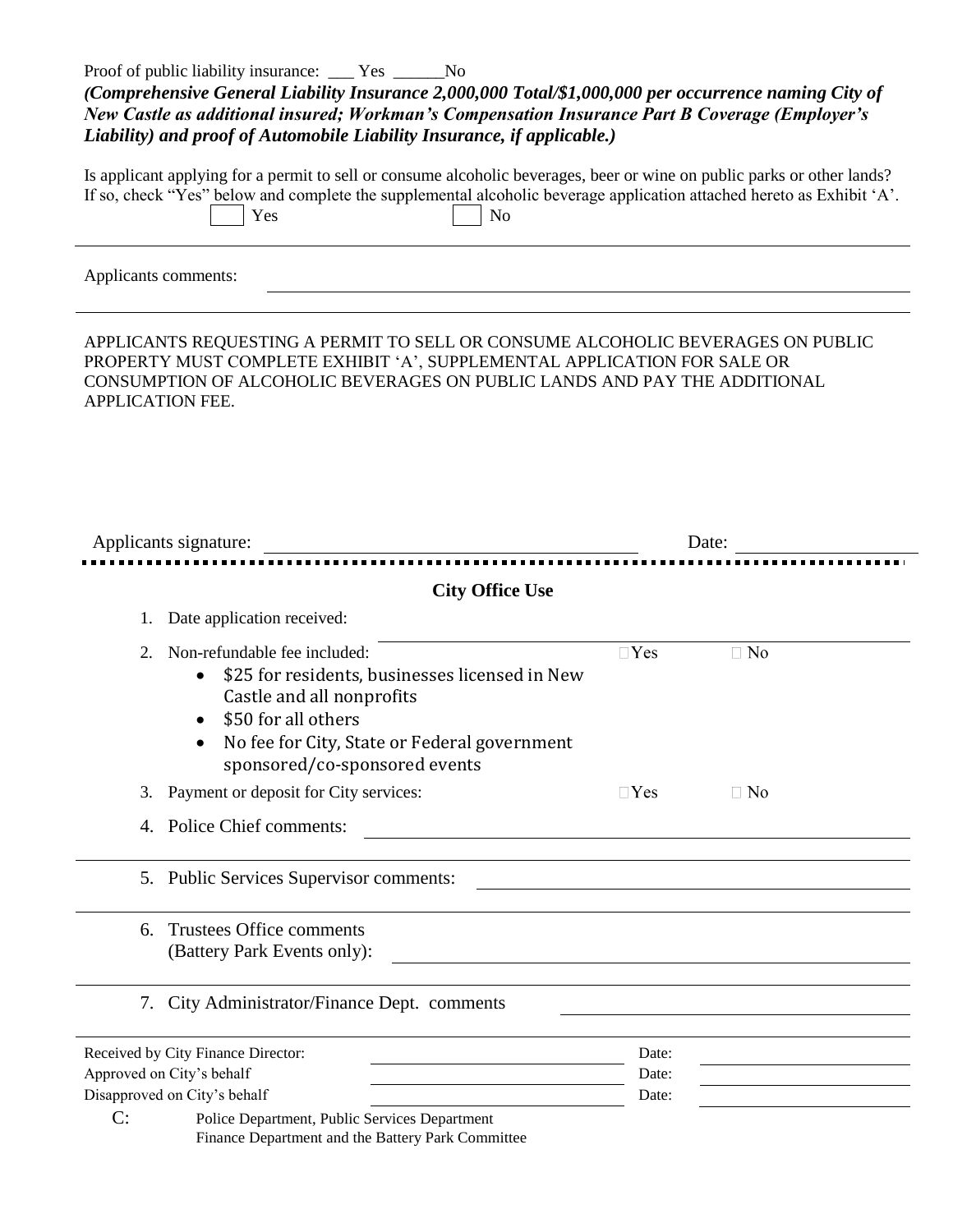# **EXHIBIT 'A'**

#### **SUPPLEMENTAL APPLICATION FOR SALE OR CONSUMPTION OF ALCOHOLIC BEVERAGES ON PUBLIC LANDS**

Persons seeking authorization for the sale and/or consumption of alcoholic spirits, wine or beer on City property must first secure a permit from the City Administrator. Permits are available only for events sponsored or co-sponsored by the City of New Castle or a verified non-profit organization. City Code Chapter 90, Section 90-3.

| Event Sponsor:                                                                                                                 |                     |                                                                                                                                                                                                                                                                                                                                                                                                                                   |  |
|--------------------------------------------------------------------------------------------------------------------------------|---------------------|-----------------------------------------------------------------------------------------------------------------------------------------------------------------------------------------------------------------------------------------------------------------------------------------------------------------------------------------------------------------------------------------------------------------------------------|--|
| Address:                                                                                                                       |                     |                                                                                                                                                                                                                                                                                                                                                                                                                                   |  |
| Phone:<br><u> 1989 - Johann Barbara, martin amerikan basar dan berasal dalam basa dalam basar dalam basar dalam basar dala</u> |                     |                                                                                                                                                                                                                                                                                                                                                                                                                                   |  |
| Co-Sponsor:                                                                                                                    |                     |                                                                                                                                                                                                                                                                                                                                                                                                                                   |  |
| Address:                                                                                                                       |                     |                                                                                                                                                                                                                                                                                                                                                                                                                                   |  |
| Phone:<br>the control of the control of the control of                                                                         |                     |                                                                                                                                                                                                                                                                                                                                                                                                                                   |  |
|                                                                                                                                |                     |                                                                                                                                                                                                                                                                                                                                                                                                                                   |  |
| <b>Event Location:</b>                                                                                                         |                     |                                                                                                                                                                                                                                                                                                                                                                                                                                   |  |
| Alcoholic Beverage Permit Application Fee<br>\$________ (non-refundable) Paid?                                                 |                     | $\frac{1}{\sqrt{1-\frac{1}{\sqrt{1-\frac{1}{\sqrt{1-\frac{1}{\sqrt{1-\frac{1}{\sqrt{1-\frac{1}{\sqrt{1-\frac{1}{\sqrt{1-\frac{1}{\sqrt{1-\frac{1}{\sqrt{1-\frac{1}{\sqrt{1-\frac{1}{\sqrt{1-\frac{1}{\sqrt{1-\frac{1}{\sqrt{1-\frac{1}{\sqrt{1-\frac{1}{\sqrt{1-\frac{1}{\sqrt{1-\frac{1}{\sqrt{1-\frac{1}{\sqrt{1-\frac{1}{\sqrt{1-\frac{1}{\sqrt{1-\frac{1}{\sqrt{1-\frac{1}{\sqrt{1-\frac{1}{\sqrt{1-\frac{1}{\sqrt{1-\frac{1$ |  |
| (\$2,000,000 minimum coverage required naming City of New Castle as additional insured)                                        |                     |                                                                                                                                                                                                                                                                                                                                                                                                                                   |  |
| Proof of sponsor's IRS approved<br>non-profit status provided?                                                                 |                     | Yes or No                                                                                                                                                                                                                                                                                                                                                                                                                         |  |
| Copy of DABCC Event Permit attached?                                                                                           | $\frac{\ }{\ }$ Yes | or $\qquad \qquad$ No                                                                                                                                                                                                                                                                                                                                                                                                             |  |
| Parade/Public Assembly Permit issued?                                                                                          | Yes                 | or $\qquad \qquad$ No                                                                                                                                                                                                                                                                                                                                                                                                             |  |
| Are minors likely to attend event?                                                                                             | Yes                 | or $\qquad \qquad$ No                                                                                                                                                                                                                                                                                                                                                                                                             |  |
| Total no. of People Expected at Event?                                                                                         |                     |                                                                                                                                                                                                                                                                                                                                                                                                                                   |  |
| If minor will be present, what steps will be taken to prevent underage consumption?                                            |                     |                                                                                                                                                                                                                                                                                                                                                                                                                                   |  |

Identify the public park or other public lands proposed for the sale or consumption of alcoholic beverages?

\_\_\_\_\_\_\_\_\_\_\_\_\_\_\_\_\_\_\_\_\_\_\_\_\_\_\_\_\_\_\_\_\_\_\_\_\_\_\_\_\_\_\_\_\_\_\_\_\_\_\_\_\_\_\_\_\_\_\_\_\_\_\_\_\_\_\_\_\_\_\_\_\_\_\_\_\_\_\_\_\_\_\_\_\_\_\_\_ \_\_\_\_\_\_\_\_\_\_\_\_\_\_\_\_\_\_\_\_\_\_\_\_\_\_\_\_\_\_\_\_\_\_\_\_\_\_\_\_\_\_\_\_\_\_\_\_\_\_\_\_\_\_\_\_\_\_\_\_\_\_\_\_\_\_\_\_\_\_\_\_\_\_\_\_\_\_\_\_\_\_\_\_\_\_\_\_.

\_\_\_\_\_\_\_\_\_\_\_\_\_\_\_\_\_\_\_\_\_\_\_\_\_\_\_\_\_\_\_\_\_\_\_\_\_\_\_\_\_\_\_\_\_\_\_\_\_\_\_\_\_\_\_\_\_\_\_\_\_\_\_\_\_\_\_\_\_\_\_\_\_\_\_\_\_\_\_\_\_\_\_\_\_\_\_\_ \_\_\_\_\_\_\_\_\_\_\_\_\_\_\_\_\_\_\_\_\_\_\_\_\_\_\_\_\_\_\_\_\_\_\_\_\_\_\_\_\_\_\_\_\_\_\_\_\_\_\_\_\_\_\_\_\_\_\_\_\_\_\_\_\_\_\_\_\_\_\_\_\_\_\_\_\_\_\_\_\_\_\_\_\_\_\_\_.

\_\_\_\_\_\_\_\_\_\_\_\_\_\_\_\_\_\_\_\_\_\_\_\_\_\_\_\_\_\_\_\_\_\_\_\_\_\_\_\_\_\_\_\_\_\_\_\_\_\_\_\_\_\_\_\_\_\_\_\_\_\_\_\_\_\_\_\_\_\_\_\_\_\_\_\_\_\_\_\_\_\_\_\_\_\_\_\_

Describe your arrangements for sanitary facilities and trash receptacles.

| Alcoholic Beverage Permit approved _________ or denied ____________ By: |                           |  |
|-------------------------------------------------------------------------|---------------------------|--|
|                                                                         | <b>City Administrator</b> |  |
| Special Conditions/Comments:                                            |                           |  |

Applicants signature: Date: